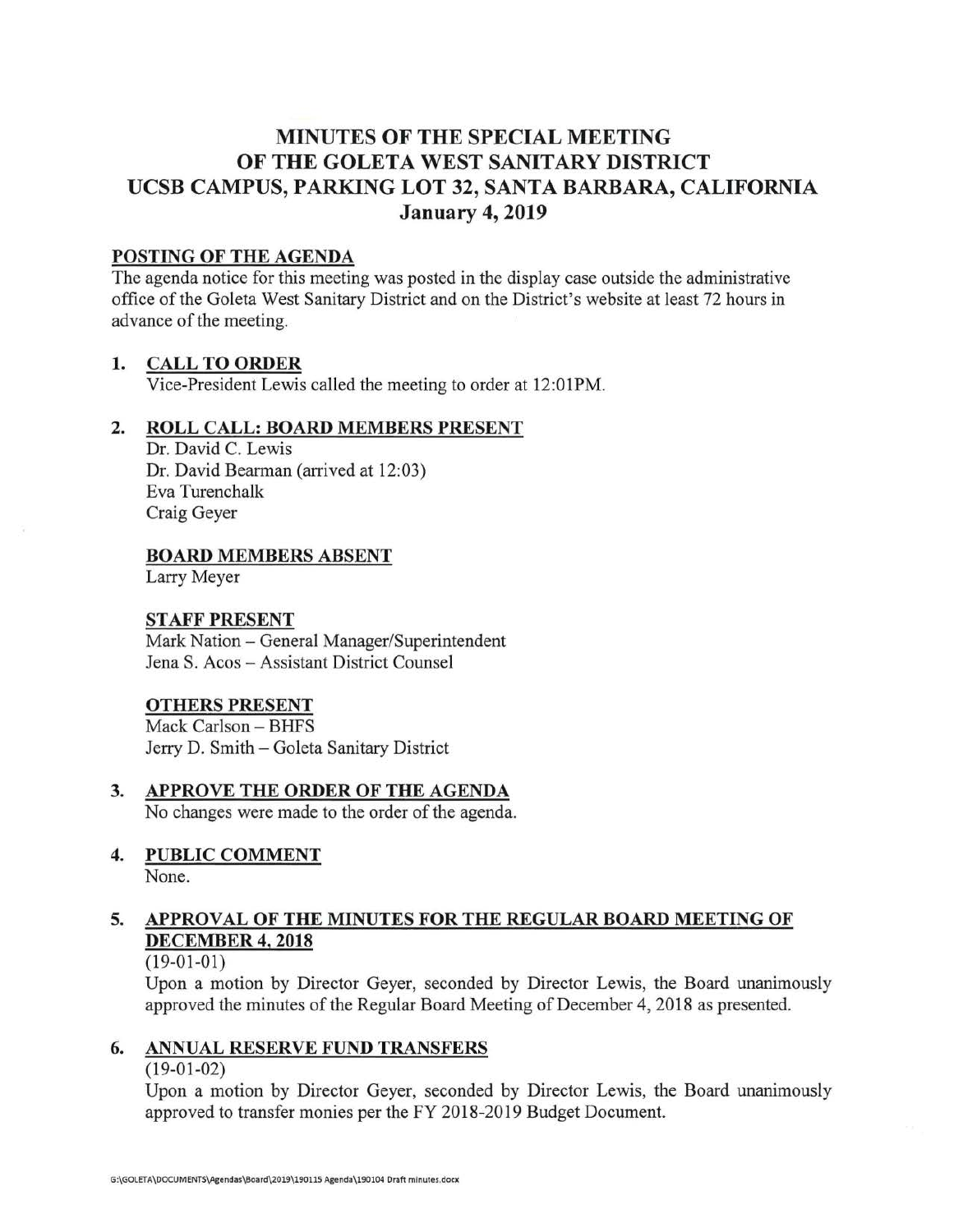#### **7. APPOINTMENT OF REPRESENTATIVES COMMITTEE MEMBERS AND DISTRICT**

President Bearman appointed all Directors to all the same positions as they served in 2018.

President Bearman asked that he be considered by the Board for all the same positions as he served in 2018 and in addition that the Board consider appointing him as a GWSD representative to the Isla Vista Community Services District. President Bearman left the room at this time.

 $(19-01-03)$ 

Upon a motion by Director Lewis, seconded by Director Turenchalk, the Board unanimously elected to appoint President Bearman to the same positions as he served in 2018 and to not authorize a representative to the Isla Vista Community Services District.

President Bearman returned to Chair the meeting following this agenda item.

### **8. ROSENBERG'S RULES OF ORDER**

Mack Carlson of BHFS provided a PowerPoint presentation to the Board with an overview of Rosenberg's Rules of Order and answered questions from the Board.

### **9. COMMUNICATIONS**

Noted as received

### **10. REPORTS**

#### **Operations Report**

The General Manager provided a report.

#### **Finance Committee**

Director Lewis provided a report.

**Goleta Sanitary District**  No report.

**Goleta Water District**  No report.

**Isla Vista Recreation** & **Park District**  Director Lewis provided a report.

**SBCCSDA Executive Board Meeting**  No report.

**Santa Barbara Airport Commission Meeting**  Director Lewis provided a report.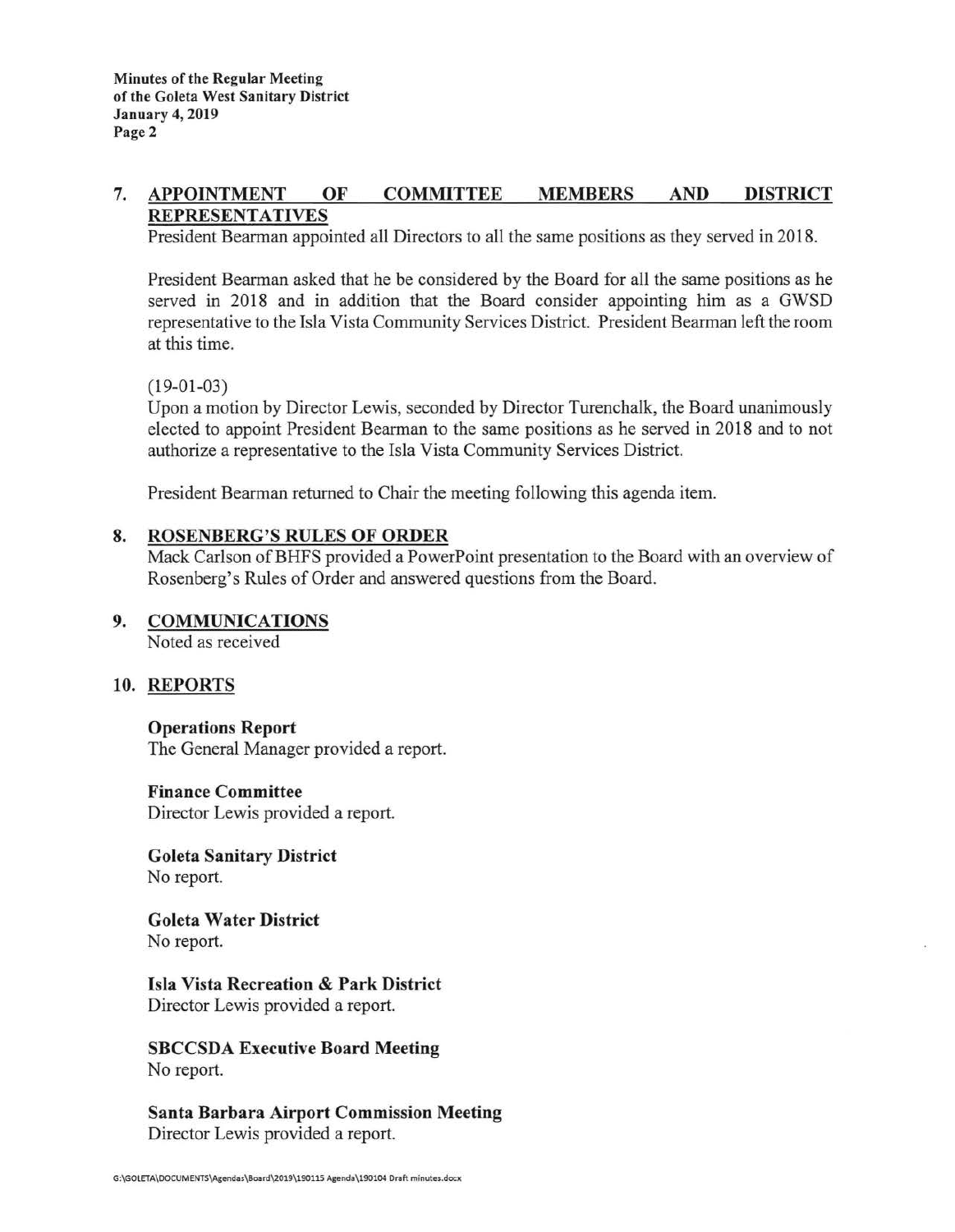**Minutes of the Regular Meeting of the Goleta West Sanitary District January 4, 2019 Page3** 

> **City of Goleta**  No report.

**Other Director Reports**  None.

**11. FUTURE AGENDA ITEMS**  None.

# 12. ADJOURNMENT

There being no further business, President Bearman adjourned the meeting at 1: 17PM.

Mark Nation, Clerk - Secretary

**APPRÓVED** 

David Bearman M.D., Board President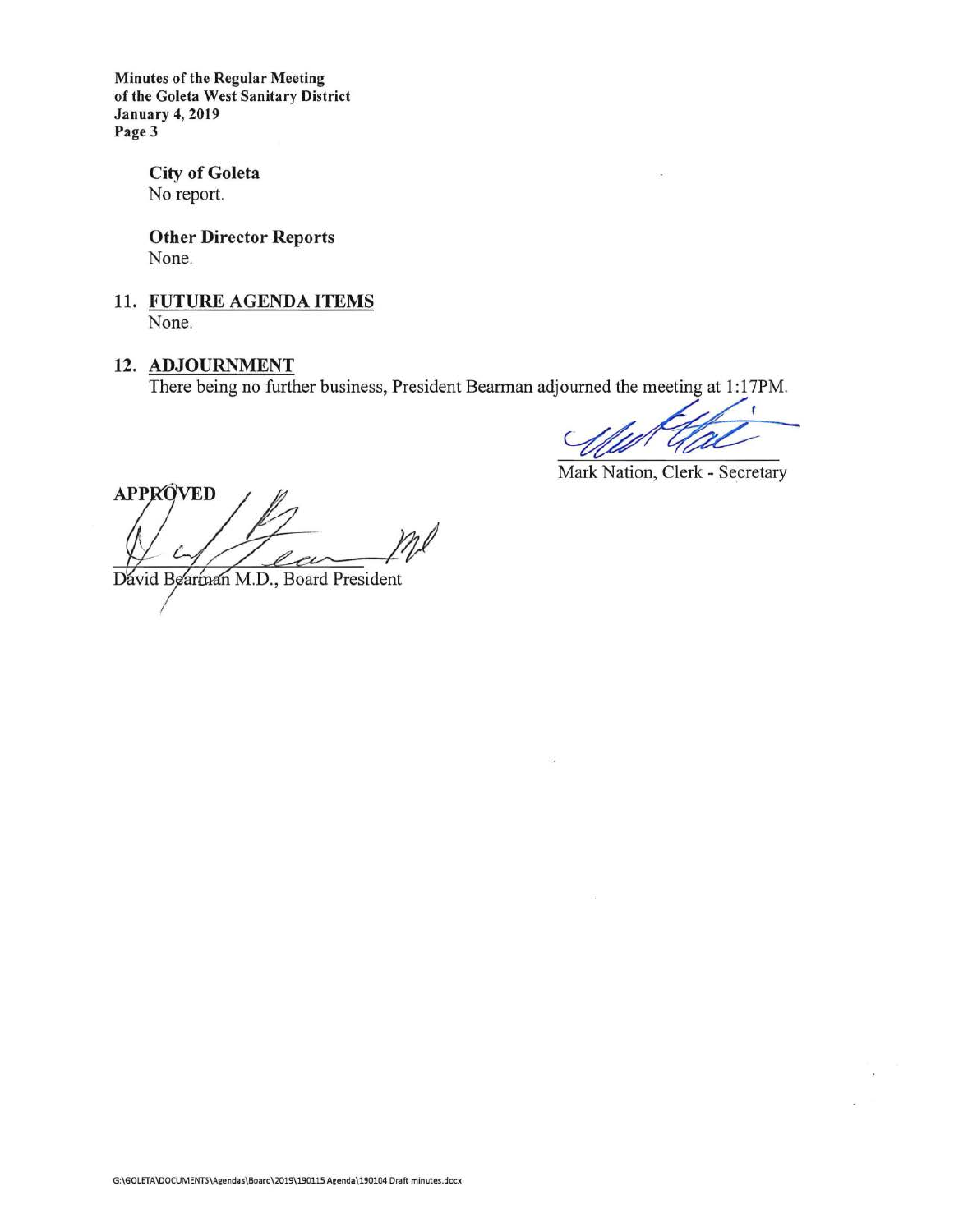November 28, 2018-December 27, 2018

#### **Administration**

Following Board direction at the last meeting, Staff contacted the Santa Barbara News-Press to publish the required Notice of Public Hearing for a new District Ordinance increasing Director Compensation. The notice will be in the paper on December 31 and January 7 for the public hearing to be held at the regular board meeting on January 15, 2019.

Staff delivered the UCSB Easement Agreement for the Phelps Road Project to the County Recorder 's Office following the Board President's signing of the document.

District staff delivered 2019 street sweeping refrigerator magnets to each specified sweeping zone in the District.

Staff met again with the Storke Ranch HOA to further discuss the easement agreement on the bike path for the Phelps Road Project.

Staff sent the annual reminder letter to the property owners at Glen Annie Golf Course.

Staff attended the SAMA meeting for the month of December 2018.

### **Collection System Maintenance**

The crew completed the annual year-end maintenance on all vehicles, equipment, pumps and valves.

The crew has been performing CCTV inspections primarily in the El Colegio & Los Cameros Road areas. Many of the pipes are being inspected at night to take advantage of lower flow periods. All 2018 scheduled CCTV inspection is complete.

The crew completed hydro-cleaning the Homes at Sandpiper area and root cutting throughout the District. A sewer operations summary is included with this report.

The crew completed replacing the groundwater well pump at PS#1.

The crew repaired leaking diesel supply piping to the main generator at the GWSD headquarters.

#### **Industrial Waste**

Staff continues performing FOG inspections at restaurants throughout the District. All but three restaurants in the District have been inspected in 2018. Eighteen restaurant FOG inspections were completed this period.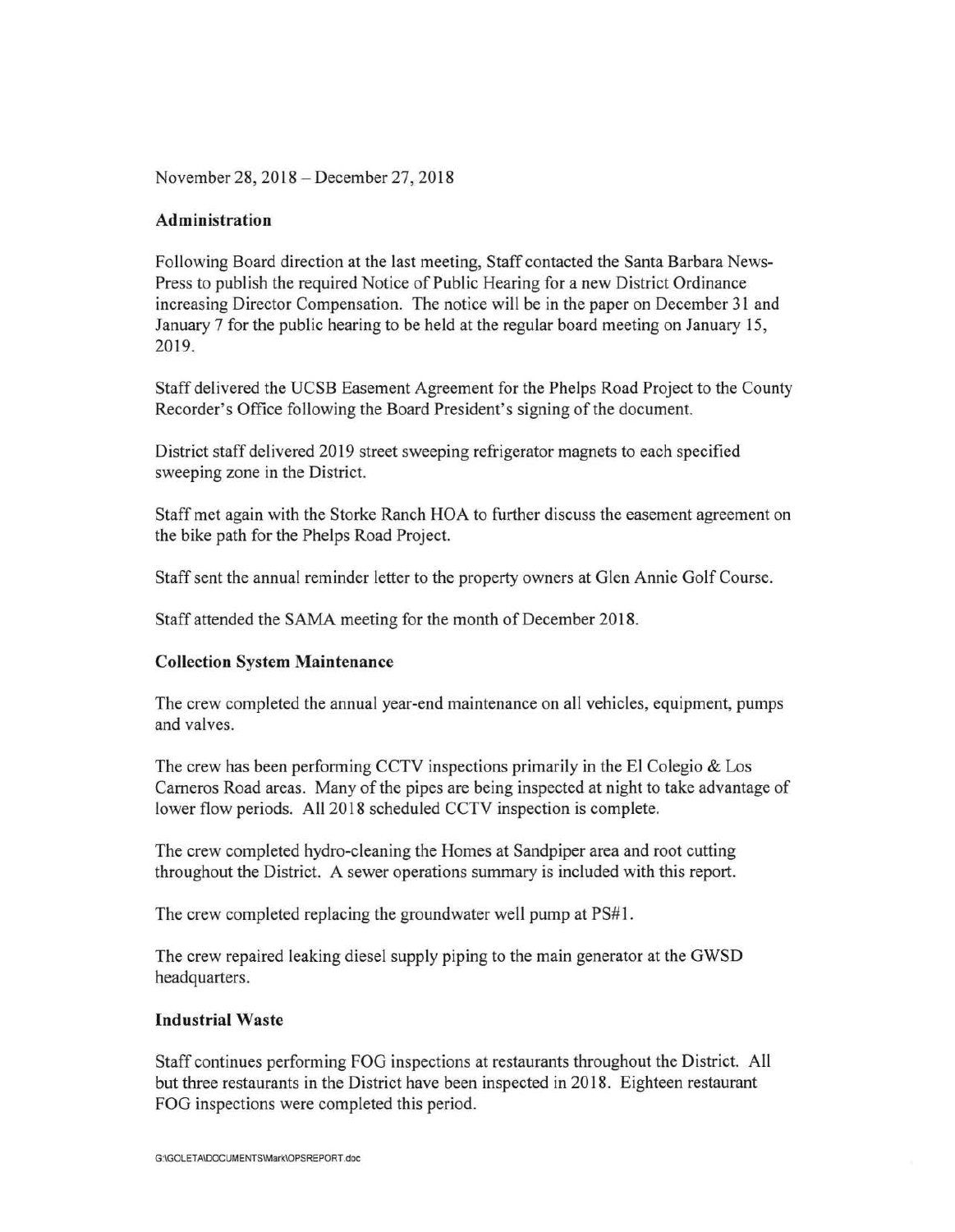The process of renewing annual Industrial Wastewater Discharge Permits for all permitted industries within the District continues.

Staff collected the quarterly non-industrial source control samplers from the designated sites for the 4<sup>th</sup> quarter 2018.

Staff conducted an Industrial Wastewater Discharge Permit compliance inspection at Lockheed Martin Santa Barbara Focalplane, FLIR, Costco, Raytheon, Medtronics and Karl Storz.

Staff collected Industrial Wastewater Discharge Permit compliance samples from the following industries: Corning, KSI, Medtronics, SerImmune and Apeel.

#### **Street Sweeping**

 $Graffiti$  – none to report at this time

Abandon vehicle -none to report at this time

 $Hrs. -77.6$ 

Miles - 579.1

 $Loads - 25$ 

Marborg:  $11/03/18 = 11.24$  TN

- Changed oil and filters on both engines on Crosswind
- In progress on year-end annual maintenance checks

#### **Table of Treatment Capacity in GSD Plant**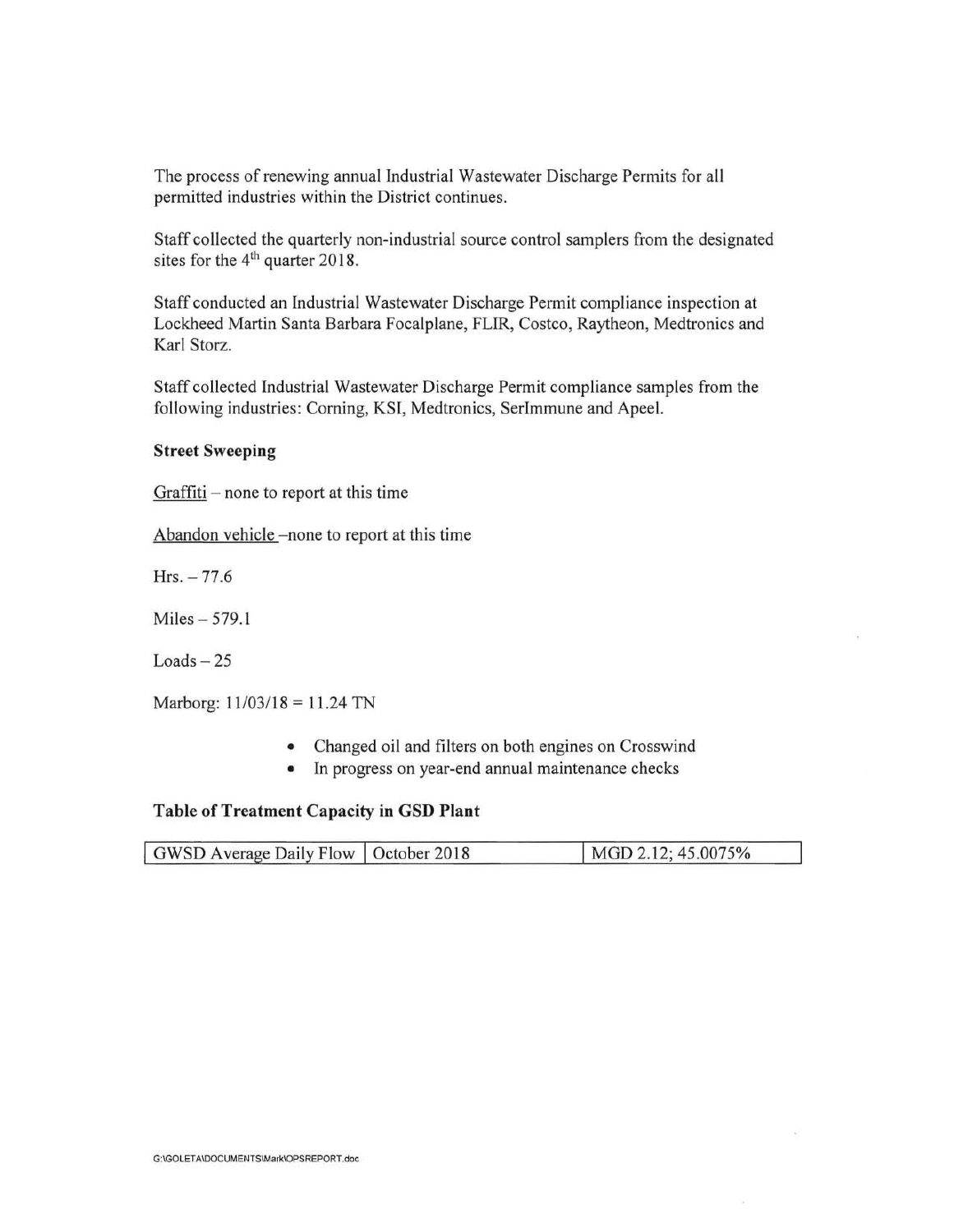

Your environmental partner since 1954

| <b>Descripton</b>        | Quantity             |  |  |
|--------------------------|----------------------|--|--|
| <b>Feet Cleaned</b>      |                      |  |  |
| <b>Hot Spot</b>          | 7,965 ft.            |  |  |
| Root Cutting             | 4,224 ft.            |  |  |
|                          | 12,189 ft.           |  |  |
| <b>Lines Cleaned</b>     |                      |  |  |
| <b>Hot Spot</b>          | 28 lines             |  |  |
| <b>Root Cutting</b>      | 16 lines             |  |  |
|                          | 44 lines             |  |  |
| <b>Other Work Orders</b> |                      |  |  |
| <b>CCTV Work Order</b>   | 2 Work Orders        |  |  |
| <b>FOG Inspection</b>    | 1 Work Order         |  |  |
|                          | <b>3 Work Orders</b> |  |  |